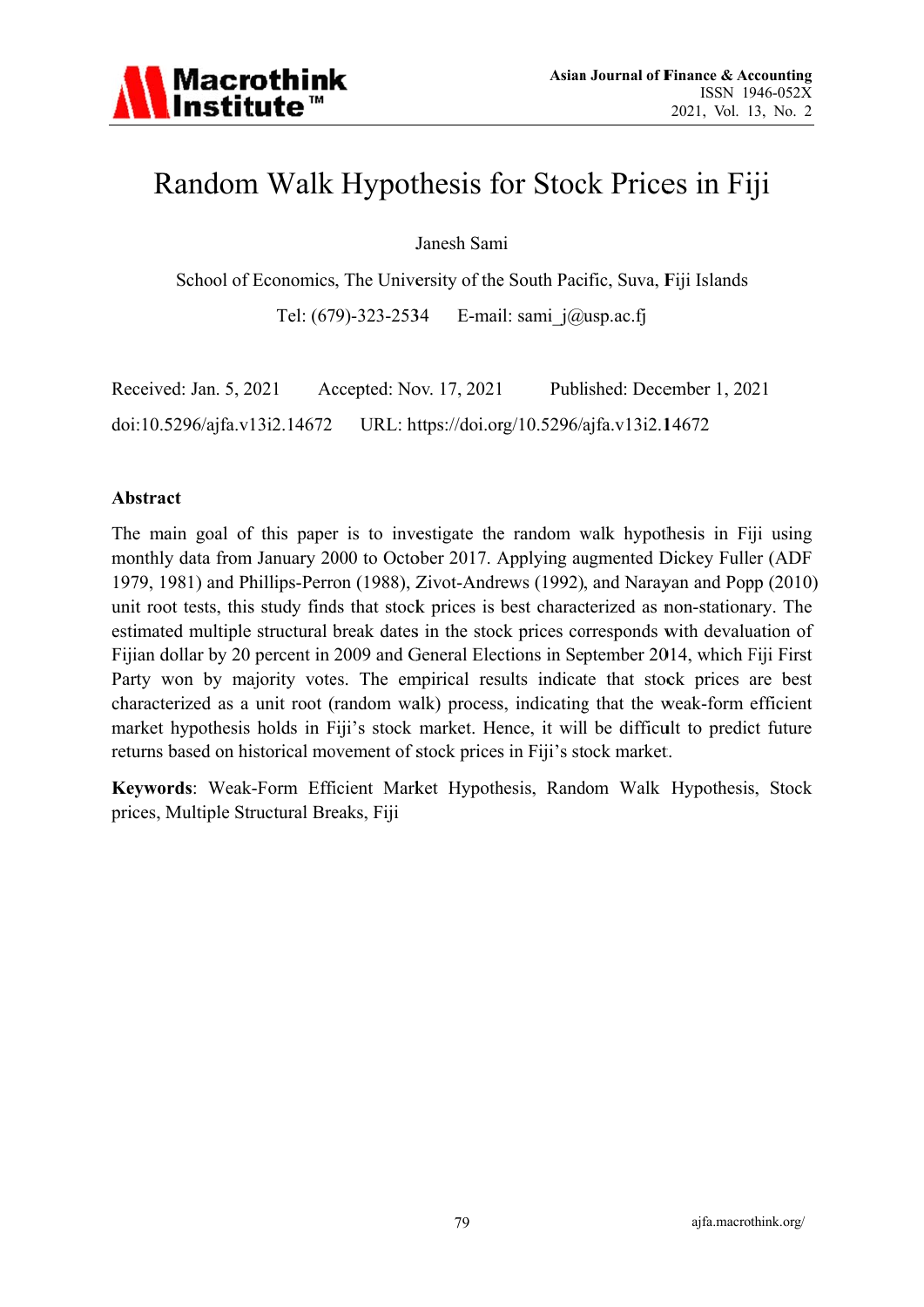

## 1. Introduction

The topic of whether stock prices can be described as a random walk or mean reverting process is not new and has been subject of significant debate over the past few decades. Whether stock prices can be best described as a random walk or mean reverting process has important implications for: (a) efficient market hypothesis – which suggests that returns of a stock market cannot be predicted from previous price movements; (b) understanding the effects of shocks to stock prices; (c) stock price forecasting; (d) investment decisions and strategies made by investors (Narayan 2006, Lee, Lee, and Lee 2010, Wang, Zhang, and Zhang 2015).

If stock prices are best characterized as a unit root (random walk) process, then weak-form efficient market hypothesis holds (Narayan 2006, Lee, Lee, and Lee 2010, Wang, Zhang, and Zhang 2015). Furthermore any shock to stock prices are likely to have a permanent effect and it would not be possible to predict future returns using historical stock prices movement. In addition, if stock prices follow a (unit root) random walk process, this implies that volatility of stock markets are likely to increase without bound over the long run – thus impacting investment decision and trading strategies of investors (Chaudhuri and Wu 2003, and Smyth 2007, Tiwari and Kyophilavong 2014, Narayan 2006, Narayan Narayan 2008). If stock prices are best characterized as mean reverting (trend stationary) process, this implies any shock will have temporary impact and series will return to its trend path over time and it would be possible to forecast stock prices based on historical stock prices and Smyth 2007, Tiwari and Kyophilavong 2014). Accordingly, this allows (Narayan investors to formulate trading strategies to earn abnormal returns (Narayan 2008, Lee, Lee, and Lee 2010).

An emerging body of empirical studies have investigated the random hypothesis over the last few decades. Many studies have examined the hypothesis for India (Sharma and Kiran 2017, Ryaly, Raju, and Urlankula 2017), China (Charles and Darné 2009, Balsara, Chen, and Zheng 2007), Pakistan (Husain 1997), Sri Lanka (Abeysekera 2001), Taiwan (Lock 2007, Chang and Ting 2000). Another group of studies have studied the hypothesis for several countries together (Hamid et al. 2010, Ngene, Tah, and Darrat 2017, Abraham, Seyyed, and Alsakran 2002, Araújo Lima and Tabak 2004). However, the empirical evidence on random walk hypothesis is still mixed.

The main objective of this paper is to contribute to the empirical literature and investigate the random walk hypothesis of stock prices in Fiji using monthly stock price data over the sample period January 2000 to October 2017. This paper contributes to the empirical literature in three major ways. First, we contribute to the growing literature on random walk hypothesis of stock prices in the developing economies. While there has several studies on developing Asian and African economies, there is little literature for small developing economies like Fiji that have recently experienced high economic growth rates and undertaken significant policy reforms in the stock market.

Market capitalization and number of trades in Fiji's stock market has increased significantly over the recent years. Stable macroeconomic and political climate together with supportive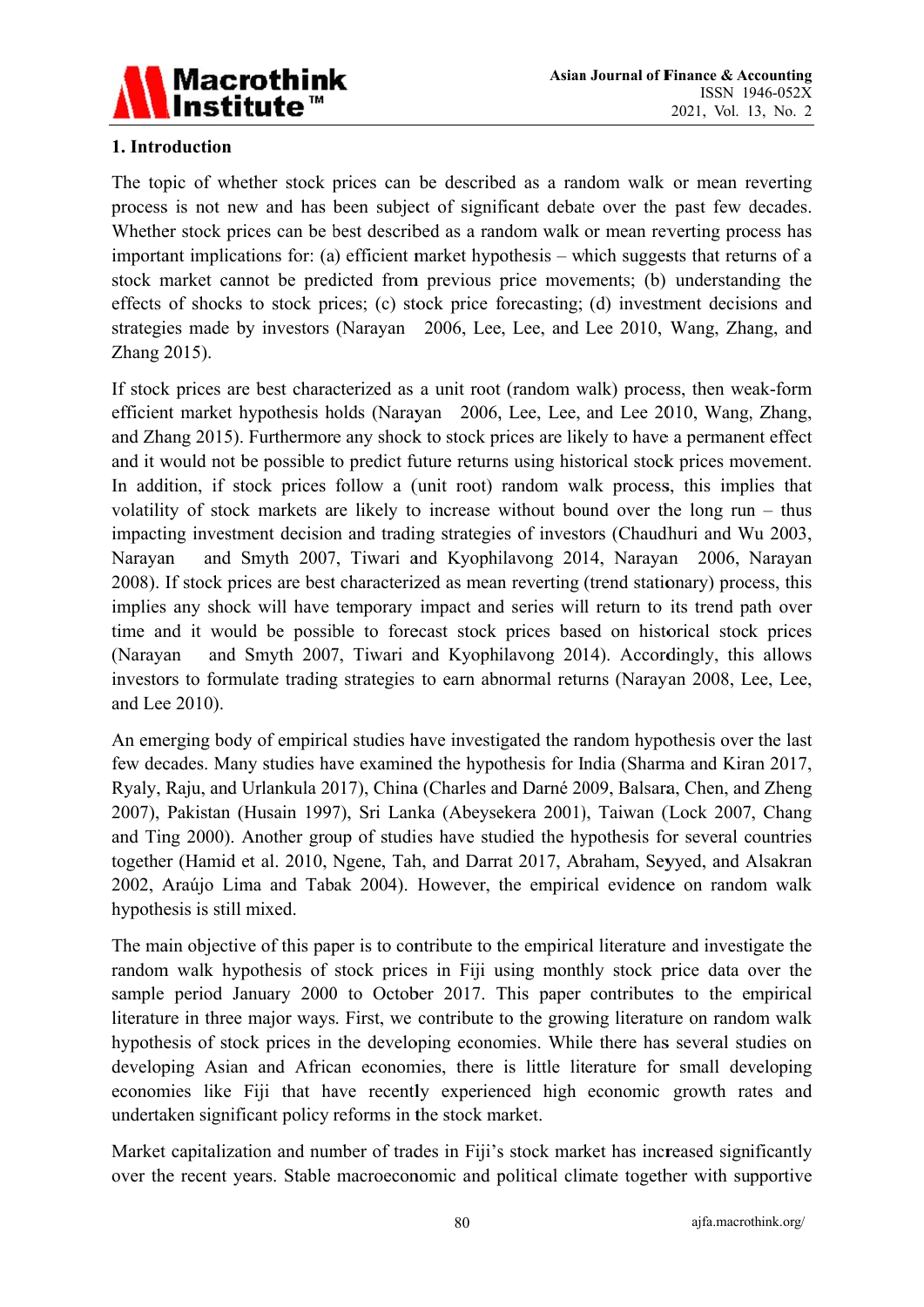

fiscal policy incentives boosted investor confidence and facilitated growth of the stock exchange (South Pacific Stock Exchange (SPSE) 2016). The government has been trying to develop the stock market in Fiji through a range of tax incentives and measures including: (a) dividends being tax-free for residents, reduction of corporate tax rate of 10% for companies listing on SPSE; (b) tax exemptions on gains arising from restructure due to listing; (c) tax deductions for listing related cost; (d) commencement of National Listing Forum to encourage public listing; (e) and increased investor awareness (Government of Fiji 2014, South Pacific Stock Exchange (SPSE) 2016, 2014). In light of these reforms, we examine the random walk hypothesis of stock prices using monthly data.

Our study builds on the scanty empirical literature that exists on Fiji's stock market. Previous studies have examined stock price clustering (Narayan and Smyth 2013), relationship between stock prices and macroeconomic activities (Puah and Jayaraman 2007) and stock market volatility (Mala and Reddy 2007), factors influencing listing on the stock exchange (Mala and White 2009), corporate governance initiatives (Reddy and Sharma 2011) and the importance of law for stock market development (Sharma and Nguyen 2011). This paper provides evidence on random walk hypothesis for Fiji and has important implications for scholars and investors.

Second, this study uses latest monthly stock price data over the large period January 2000 to October 2017. The major benefit of using the latest data is our sample period covers major domestic events (such as political coup in December 2006, 20 percent devaluation of Fijian dollar in 2009 and return to democratic rule following General Elections in September 2014) and external events (such as Global financial crisis 2007/2008 and 2007-2008 World food price crisis). This study uses a battery of unit root tests allowing for structural breaks to endogenously determine the break dates and examine if it is associated with any domestic or external shocks identified above. Such information is important for investors and government to understand how future shocks are likely to impact Fiji's stock market and aid in devising correct investment strategies and development policies.

Third, for the first time in context of Fiji's stock market, this paper uses a novel unit root test developed by Narayan and Popp (2010) that allows for multiple structural breaks in stock prices series. Narayan and Popp (2013) have demonstrated the key advantage of this unit root test in stimulation study. They investigated small sample size and power properties of unit root tests developed by Lee and Strazicich (2003), Lumsdaine and Papell (1997) and Narayan and Popp (2010). The main finding of their study was that Narayan and Popp's (2010) unit root test has a better size and high power and identifies break dates more correctly. Therefore, our paper offers robust evidence on the unit root properties of the stock prices in Fiji using a new and relatively robust unit root test.

The rest of the paper is structured as follows. Section 2 discusses the data sources and methodology. Section 3 discusses the results, while Section 4 provides the concluding remarks.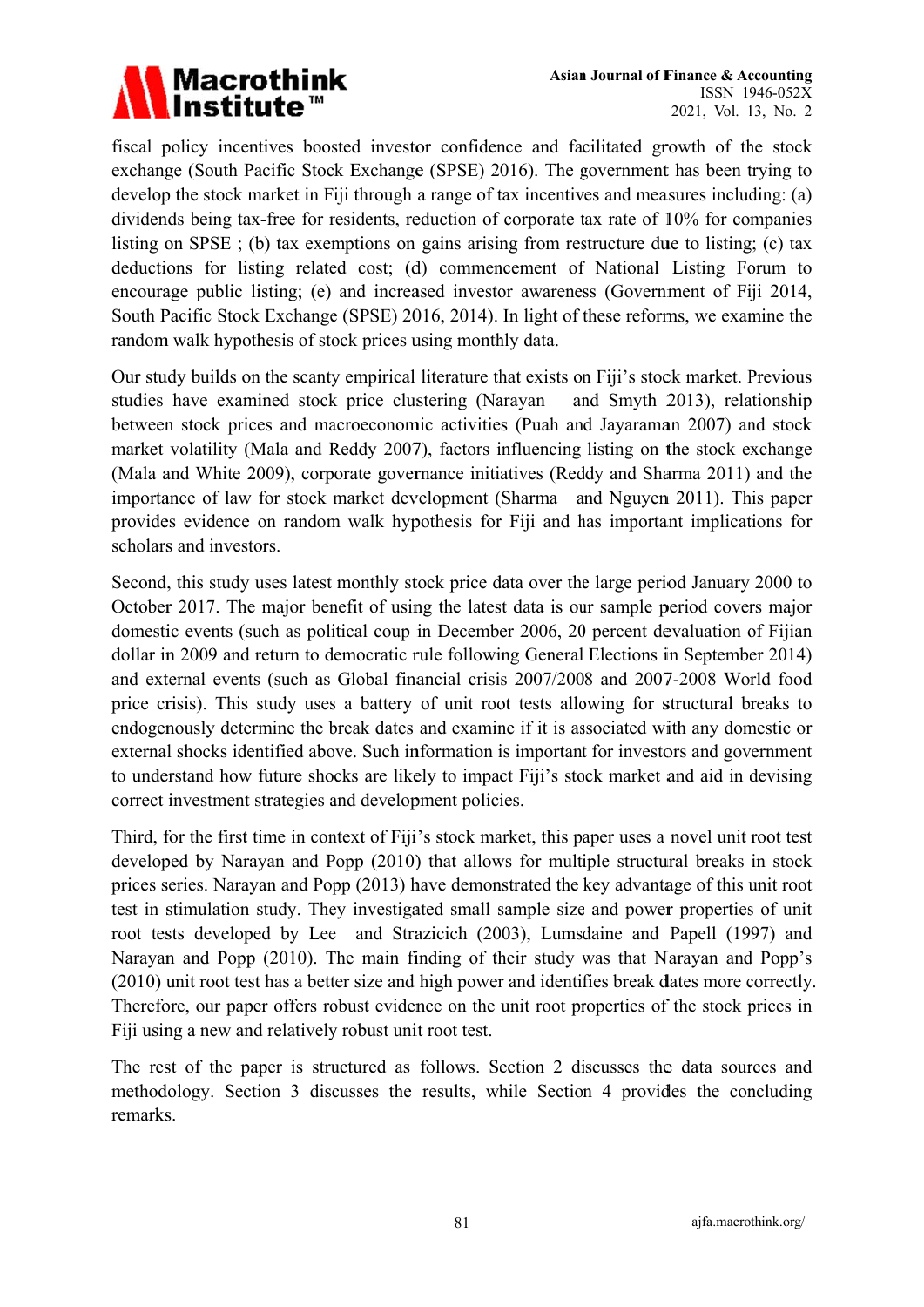

## 2. Data and Methodology

This study uses monthly data on stock prices from January  $2000 -$  October 2017 from International Monetary Fund's International Financial Statistics. We begin our empirical analysis by investigating the order of integration of stock price series using Augmented Dickey Fuller (ADF) test (Dickey and Fuller 1981, 1979) and Phillip-Perron (PP) unit root test (Phillips and Perron 1988). This study does not provide details of these tests as they are well-known in the applied time series literature. However, these unit root tests do not account for structural breaks and thus might lead us to incorrectly conclude on the random walk hypothesis.

Following a seminal paper by Perron (1989), it has been widely recognized that failure to properly allow for structural breaks can bias the unit root test towards non-rejection of the unit root hypothesis. In light of this, the present study employs unit root test developed by Zivot and Andrews (1992) that allows for a single structural break and newly developed unit root test of Narayan and Popp (2010) that accounts for two structural breaks. Both these unit root tests identifies structural break dates which can informative for applied economists in identifying the impact of internal and external shocks on the series.

## Unit Root test with a single structural break

Next the unit root test with a single structural break developed by Zivot-Andrews (1992) is employed to verify the order of integration. Sen (2003) showed that Model C version of the Zivot-Andrews unit root test minimizes the loss of power and is relatively superior compared to Model A. Thus, we employ Model C version of the unit root test. The Model C version of the test allows for a change in both slope and intercept and has the null hypothesis that stock prices is an integrated process without a structural break against the alternative stock prices is trend stationary with a structural break in the trend function that occurs at unknown time.

$$
\Delta y_t = \omega_0 + \pi y_{t-1} + \beta T + \delta_1 D U_t + \varphi_1 D T_t + \sum_{j=1}^k \tau_j \Delta y_{t-j} + \mu_t
$$
\n(1)

We determine the break date by identifying the value of TB for which the ADF t-statistic (absolute value of the *t*-statistic for  $\pi$ ) is maximised. We estimate the following equation as (1) below including  $\Delta y_{t-i}$  to correct for serial correlation, and ensure that error term is white noise. In equation (1),  $y_t$  denotes log of stock prices and T is the time trend.  $\Delta$  is the first difference operator,  $\mu_i \sim i i d (0, \sigma^2)$ ,  $t = 1... n$ .

The remaining variables are defined as follows:  $DU$ , is an indicator dummy variable for a mean shift occurring at time  $TB$ , while  $DT<sub>i</sub>$  is the corresponding trending shift variable, where  $DU_{t=1}$  and  $DT_{t=t-TB}$  if  $t > TB$ ; otherwise 0. We follow Zivot and Andrews  $(1992)$  and set the 'trimming region' to: [0.15, 0.85].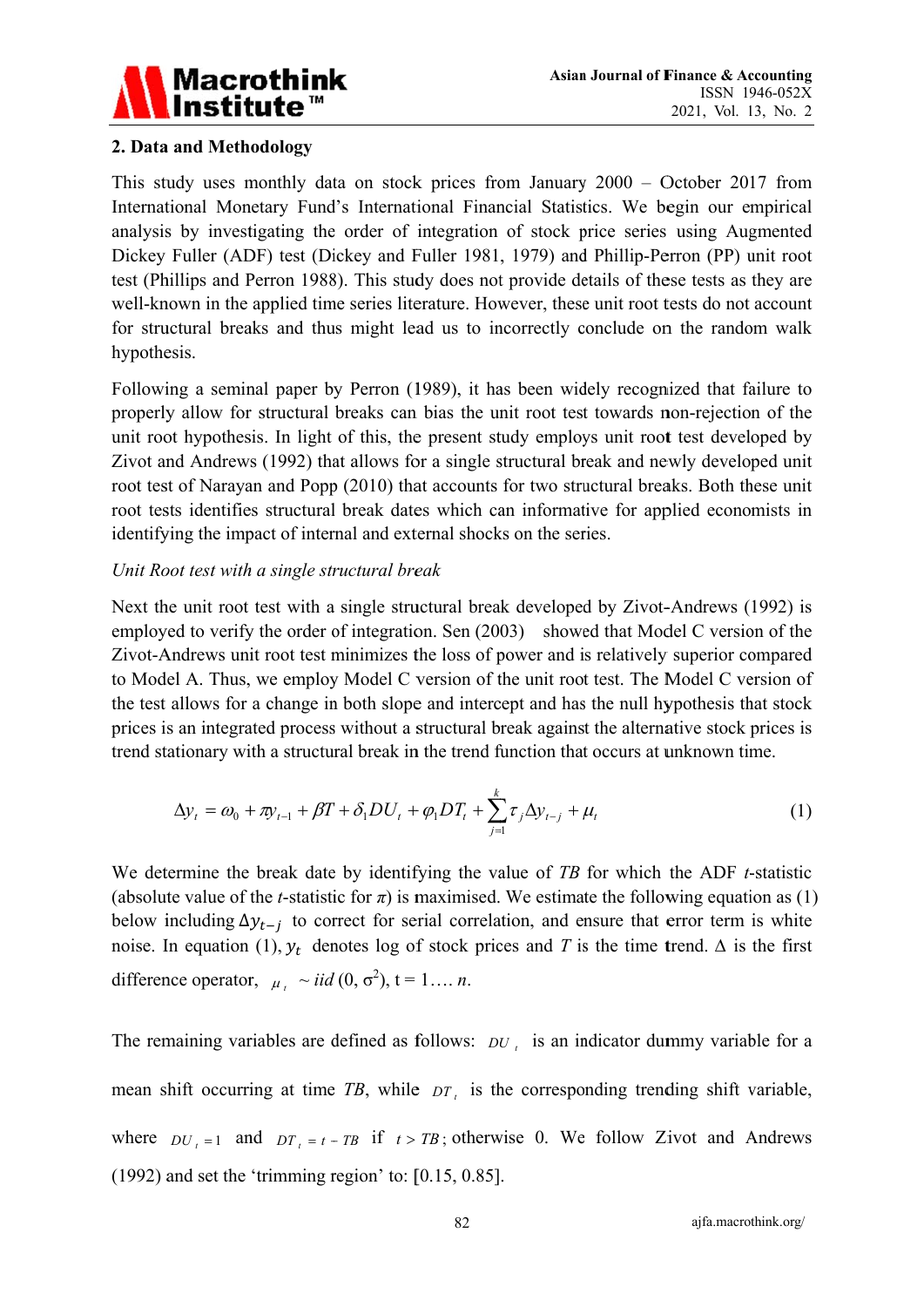

Unit Root test with multiple structural breaks

We next use Narayan and Popp (2010) unit root test that allows for multiple structural breaks by estimating equations (2-3). We consider two cases. Model 1 allows for two breaks in the level, while Model 2 allows for two breaks in the level and the slope. In a recent study, Narayan and Popp (2013) showed that unit root test developed by Narayan and Popp (2010) has a better size, high power and is able to identify break dates more correctly compared to alternative unit root tests developed by Lee and Strazicich (2003) and Lumsdaine and Papell (1997).

Model 1

$$
y_t^{MI} = \rho y_{t-1} + \alpha_1 + \beta^* t + \theta_1 D(T_B)_{1,t} + \theta_2 D(T_B)_{2,t}
$$
  
+  $\delta_1 D U_{1,t-1} + \delta_2 D U_{2,t-1} + \sum_{i=1}^k \beta_i \Delta y_{t-j} + e_t$  (2)

Model 2

$$
y_t^{M2} = \rho y_{t-1} + \alpha^* + \beta^* t + \kappa_1 D(T_B)_{1,t} + \kappa_2 D(T_B)_{2,t}
$$
  
+  $\delta_1^* D U'_{1,t-1} + \delta_2^* D U'_{2,t-1} + \gamma_1^* D T'_{1,t-1} + \gamma_2^* D T'_{2,t-1} + \sum_{j=1}^k \beta_j \Delta y_{t-j} + e_t$  (3)

The break dates in the stock prices can be determined using grid search and sequential procedure. However, sequential procedure is less computationally demanding (Narayan and Popp 2010) and breaks are not much different. In Model 1 and Model 2,  $y_t$  denotes log of stock prices and the unit root null hypothesis of  $\rho = 1$  are tested against the alternative hypothesis of  $\rho < 1$ . The t-statistic of  $\hat{\rho}$  is denoted by  $t_{\hat{\rho}}$ .

## 3. Results and Discussion

#### Unit Root Test Results without Structural Breaks

Table 1 presents ADF and PP unit root test results for stock prices for Fiji. For the ADF test, it can be seen that in the levels, the ADF test statistics is not significant (as indicated by high probability values). A similar observation can be made regarding the PP test-statistics, which are not significant. It is worth noting that the results are not sensitive to inclusion of time trend. Thus, in both cases, the unit root hypothesis is not rejected. However, the unit hypothesis is easily rejected at 1 percent significance level when the stock price series is expressed in the first difference. In both cases, the test-statistics are highly significant and the unit hypothesis is rejected. The stock price series contains a unit root in the levels but becomes stationary after first differencing. The results from both unit root tests indicate that stock price is best characterized as a non-stationary series. In other words, stock price is an  $I(1)$  variable.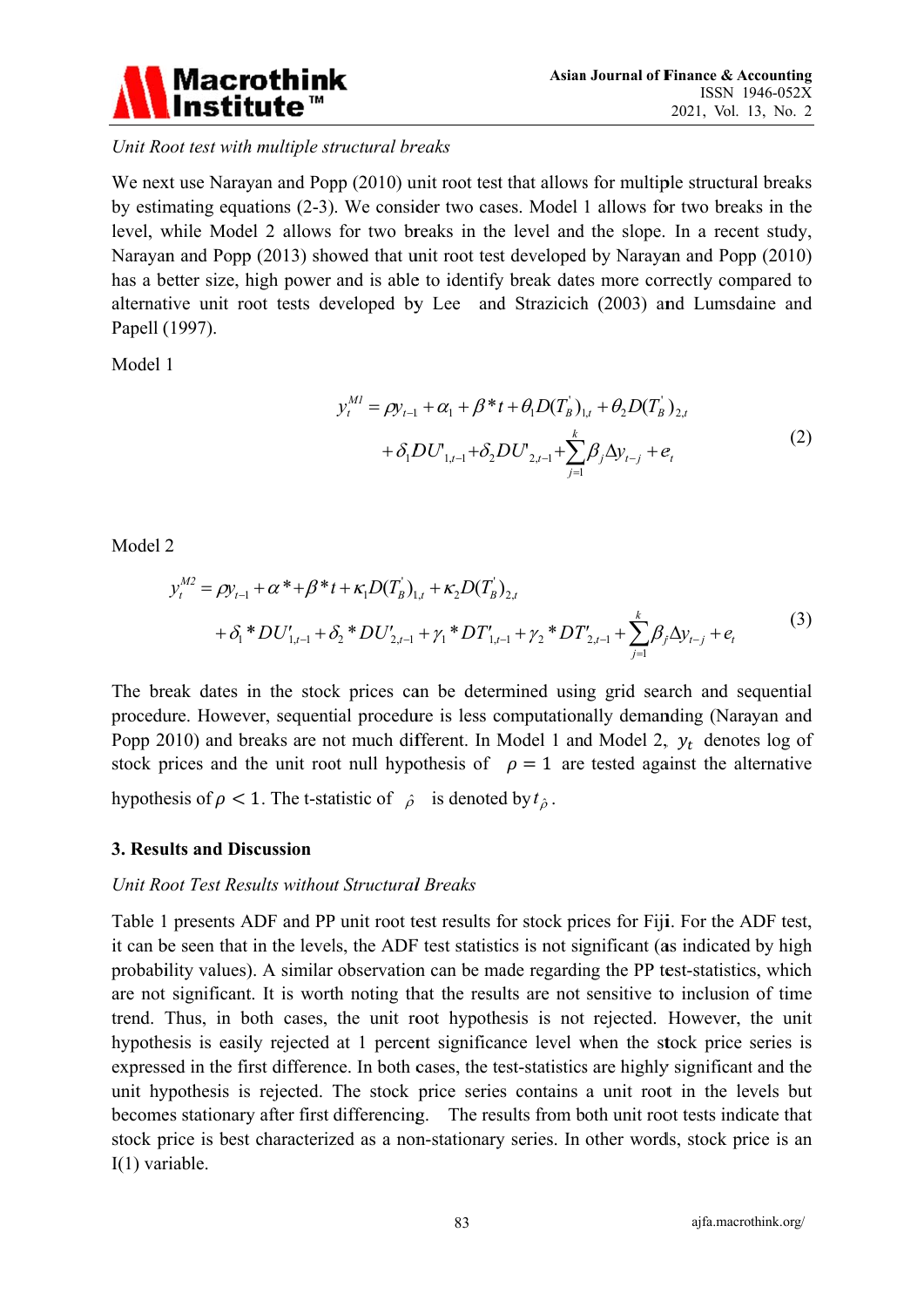

|                      | In Levels           |              |                      |              |  |
|----------------------|---------------------|--------------|----------------------|--------------|--|
| Variable             |                     | <b>ADF</b>   | Phillips-Perron (PP) |              |  |
|                      | C                   | C&T          | C                    | C&T          |  |
| In SPI $_t$          | 0.463               | 0.036        | 0.161                | $-0.237$     |  |
|                      | (0.985)             | (0.997)      | (0.970)              | (0.992)      |  |
|                      | In First-Difference |              |                      |              |  |
| Variable             | <b>ADF</b>          |              | Phillips-Perron      |              |  |
|                      | C                   | C&T          | C                    | C&T          |  |
| $\Delta$ In SPI $_t$ | $-13.781***$        | $-13.862***$ | $-13.852***$         | $-13.918***$ |  |
|                      | (0.000)             | (0.000)      | (0.000)              | (0.000)      |  |

Table 1. Unit Root Test Results

The reported values are test-statistics. Figures in bracket are probability values. \*\*\*

indicates statistical significance at 1 percent level. The unit root tests were conducted in Eviews program.

#### Unit Root Test Results with Structural Breaks

Since the ADF and PP unit root tests do not allow for structural break, the results are likely to be misleading. To avoid this pitfall, we re-examine the unit root hypothesis allowing for a single break using Zivot-Andrews (1992) test. Model C considers a change in the both slope and intercept. We report three important results in Table 2, namely the test-statistics, break date and optimal lag length  $(k)$ . It is clear from Table 2 that unit root hypothesis is not rejected in level and the test-statistic is insignificant. The unit root hypothesis is rejected, however, when the stock price series is expressed in the first difference. The computed test-statistics of -15.004 is statistically significant as it exceeds the critical value of -5.570 (in absolute terms) at 1 percent significance level.

| Table 2. Unit Root Tests with a Single Break |
|----------------------------------------------|
|----------------------------------------------|

|                              | Zivot-Andrew (1992) Unit-Root Test |              |   |  |
|------------------------------|------------------------------------|--------------|---|--|
| Variable                     | Test-statistics                    | <b>Break</b> | ĸ |  |
|                              |                                    | date         |   |  |
| In $SPI_t$                   | $-2.759$                           | 2014:08      |   |  |
| $\Delta$ In SPI <sub>t</sub> | $-15.004***$                       | 2014:12      |   |  |

\*\*\* indicates statistical significance at 1 percent level. We implemented the test in RATs 9.0 software program.

| Variable                     | Model   | Test -statistic | TB1      | TB <sub>2</sub> | k |
|------------------------------|---------|-----------------|----------|-----------------|---|
| In $SPI_t$                   | Model 1 | $-1.900$        | Dec 2009 | Dec 2011        | 3 |
| $\Delta$ In SPI <sub>t</sub> | Model 1 | $-6.080***$     | May 2010 | Sept 2010       | 9 |
| In $SPI_t$                   | Model 2 | $-2.925$        | Dec 2009 | Dec 2011        | 3 |
| $\Delta$ In SPI <sub>t</sub> | Model 2 | $-5.978***$     | May 2010 | Sept 2010       | 9 |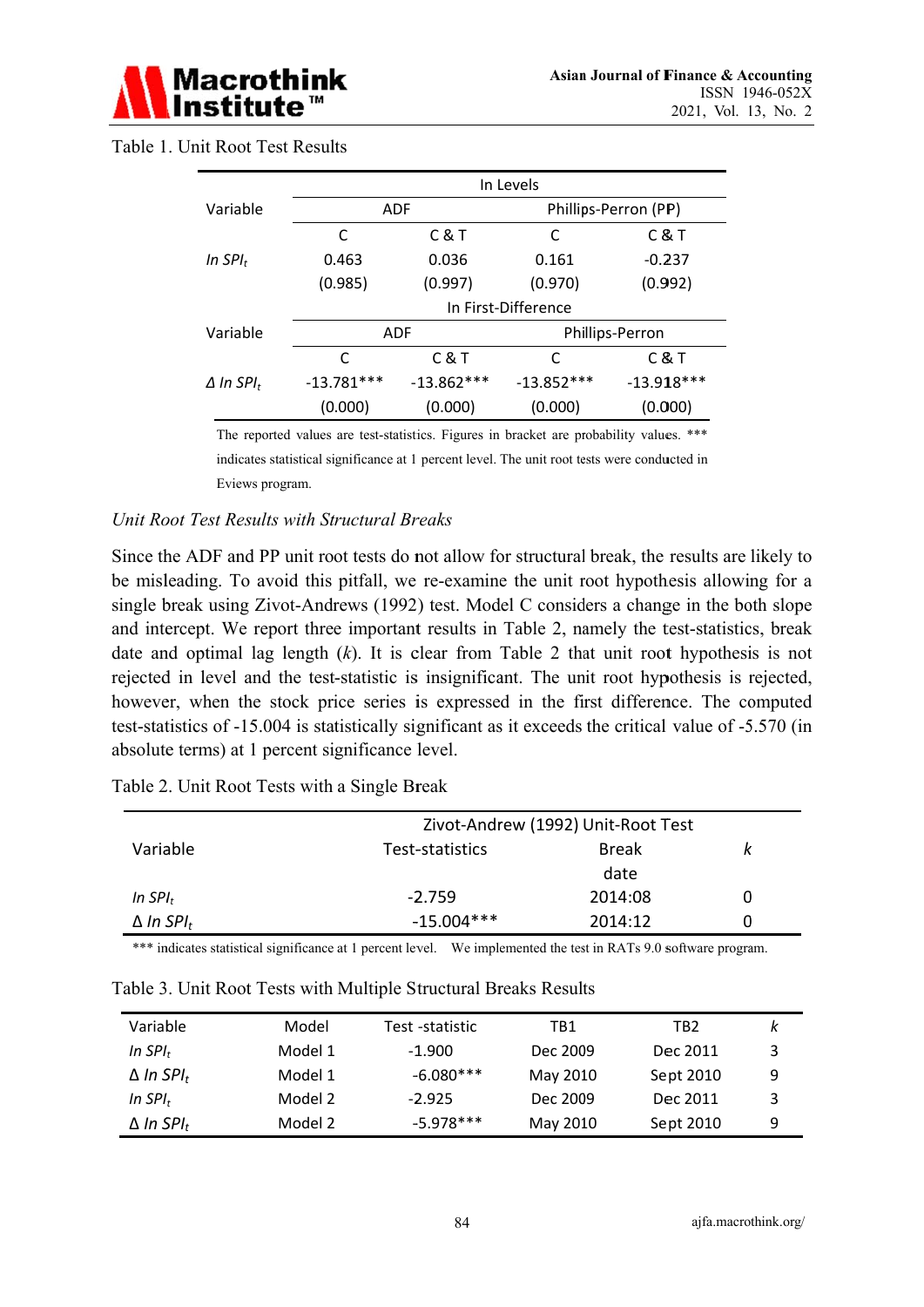

The reported figures are test-statistics. The critical values for Model 1: 1 % (-5.259); 5 % (-4.514). The critical values for Model 2:  $1\%$  (-5.949);  $5\%$  (-5.181). The critical values was extracted from Narayan and Popp (2010). The Narayan and Popp (2010) unit-root test was implemented in Gauss 15.0.

The estimated break dates are 2014:08 and 2014:12 and is perhaps due to General Elections that resulted Fiji First Party winning the majority of the votes. The return to democratic rule boosted investor confidence. Therefore, the stock prices is an I(1) variable. Next, we consider allowing for multiple structural breaks by employing Narayan and Popp's (2010) unit root test. The results summarized in Table 3 indicate that regardless of the model considered, the unit root hypothesis is not rejected for stock prices in levels. The estimated break dates are December 2009 and December 2011. Thus, the unit root results indicates that stock prices is an  $I(1)$  variable even after allowing for multiple structural breaks.

## **4. Concluding Remarks**

The main goal of this paper was to examine the random walk hypothesis for stock prices in Fiji using monthly data from January 2000 to October 2017. We achieved this objective by employing a battery of unit root tests with and without structural breaks. The main result of this paper is that stock prices is best described as a non-stationary (random walk) process and implies that volatility of Fiji's stock market is likely to increase without bound over the long run. In addition, our finding suggests that weak-form efficient market hypothesis holds in case of Fiji's stock market. The result also indicates that shocks to stock prices are likely to have permanent effects and stock prices are unlikely return to its trend path following shocks. Our finding indicates that devaluation and political shock such as General Elections can affect stock market in Fiji. More importantly, the finding suggests that future returns in the Fiji's stock market cannot be predicted from historical stock price movements.

One of the limitations of this paper is that it has focused on Fiji's stock market. Future studies can investigate the random walk hypothesis/efficient market hypothesis for other stock markets (such as the Papua New Guinea (PNG)) in the Pacific Island Economies, which are at an infant stage. Future studies can also investigate how stock prices interact with other macroeconomic variables in Fiji.

#### **References**

Abeysekera, Sarath P. (2001). Efficient markets hypothesis and the emerging capital market in Sri Lanka: Evidence from the Colombo stock exchange - A note. Journal of Business Finance & Accounting, 28(1-2), 249-261.

Abraham, Abraham, Fazal J Seyyed, & Sulaiman A Alsakran. (2002). Testing the random walk behavior and efficiency of the Gulf stock markets. Financial Review, 37(3), 469-480.

Araújo Lima, Eduardo Jose, & Benjamin Miranda Tabak. (2004). Tests of the random walk hypothesis for equity markets: evidence from China, Hong Kong and Singapore. Applied Economics Letters, 11(4), 255-258.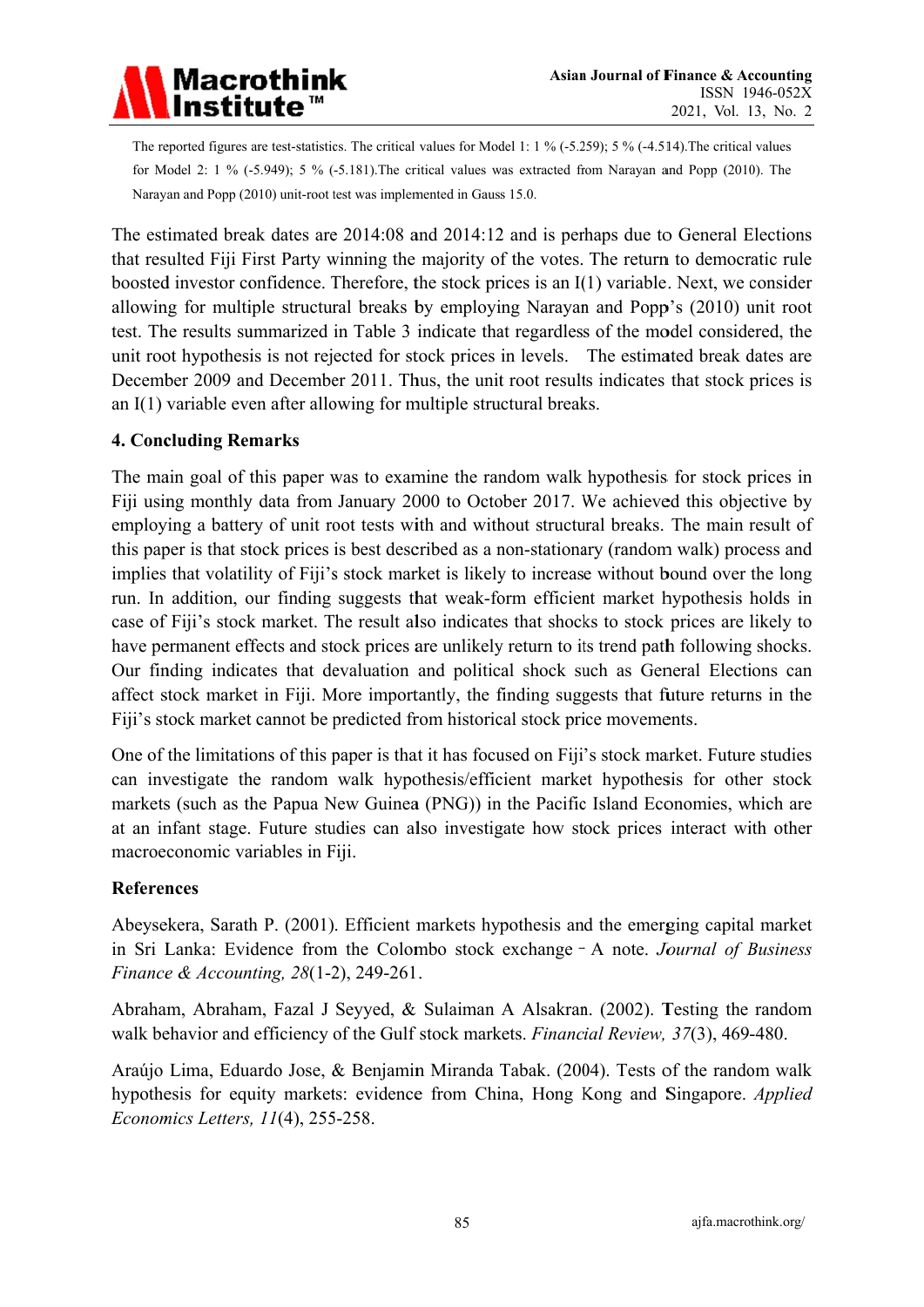

Balsara, Nauzer J, Gary Chen, and Lin Zheng. (2007). The Chinese stock market: An examination of the random walk model and technical trading rules. Quarterly Journal of Business and Economics, 43-63.

Chang, Kuo-Ping, & Kuo-Shiuan Ting. (2000). A variance ratio test of the random walk hypothesis for Taiwan's stock market. Applied Financial Economics, 10(5), 525-532.

Charles, Amélie, & Olivier Darné. (2009). The random walk hypothesis for Chinese stock markets: Evidence from variance ratio tests. *Economic Systems*, 33(2), 117-126.

Chaudhuri, Kausik, & Yangru Wu. (2003). Random walk versus breaking trend in stock prices: Evidence from emerging markets. Journal of Banking & Finance, 27(4), 575-592. https://doi.org/10.1016/S0378-4266(01)00252-7.

Dickey, David A., & Wayne A. Fuller. (1979). Distribution of the Estimators for Autoregressive Time Series With a Unit Root. Journal of the American Statistical Association, 74(366), 427-431, doi: 10.2307/2286348.

Dickey, David A., & Wayne A. Fuller. (1981). Likelihood Ratio Statistics for Autoregressive Time Series with a Unit Root. Econometrica, 49(4), 1057-1072.

Government of Fiji. 2014. ECONOMIC AND FISCAL UPDATE: SUPPLEMENT TO THE 2015 BUDGET ADDRESS. Suva, Fiji Islands.

Hamid, Kashif, Muhammad Tahir Suleman, Syed Zulfiqar Ali Shah, & Rana Shahid Imdad Akash. (2010). Testing the Weak form of Efficient Market Hypothesis: Empirical Evidence from Asia-Pacific Markets. International Research Journal of Finance and Economics (58).

Husain, Fazal. (1997). The random walk model in the Pakistani equity market: An examination. The Pakistan Development Review, 221-240.

Lee, Chien-Chiang, Jun-De Lee, & Chi-Chuan Lee. (2010). Stock prices and the efficient market hypothesis: Evidence from a panel stationary test with structural breaks. Japan and the World Economy, 22(1), 49-58. https://doi.org/10.1016/j.japwor.2009.04.002.

Lee, J., & M. C. Strazicich. (2003). Minimum Lagrange multiplier unit root test with two structural breaks. Review of Economics and Statistics, 85(4), 1082-1089.

Lock, Dat Bue. (2007). The Taiwan stock market does follow a random walk. Economics *Bulletin* 7(3), 1-8.

Lumsdaine, R. L., & D. H. Papell, (1997). Multiple trend breaks and the unit-root hypothesis. Review of Economics and Statistics, 79(2), 212-218.

Mala, Rajni, & Mahendra Reddy. (2007). Measuring stock market volatility in an emerging economy. International Research Journal of Finance and Economics, 8(5), 53-71.

Mala, Rajni, & Michael White. (2009). The South Pacific Stock Exchange: Is it a Market or Status Symbol? Australian Accounting Review, 19(1), 54-63.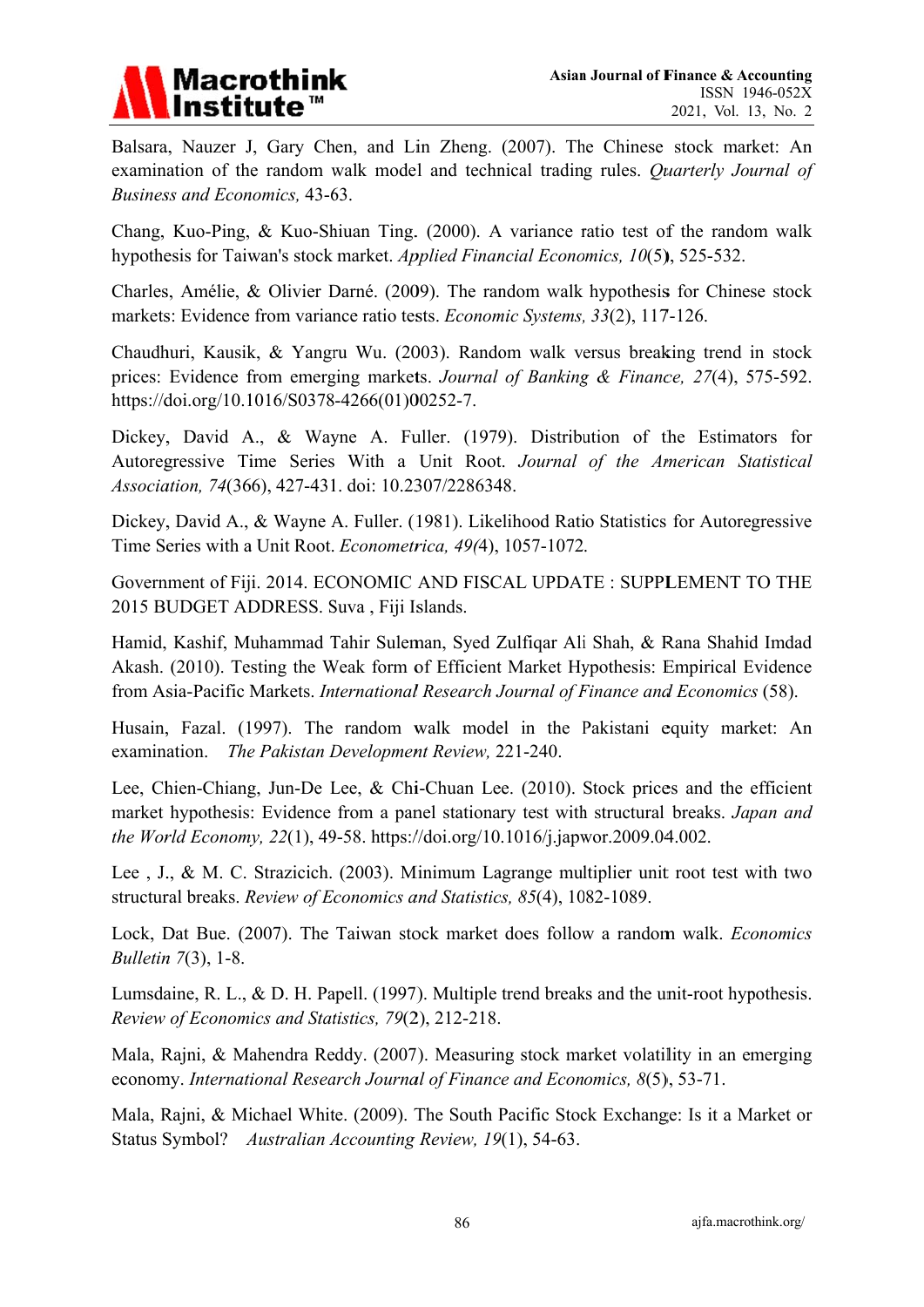

Narayan, P. K., & S. Popp. (2010). A new unit root test with two structural breaks in level and slope at unknown time. *Journal of Applied Statistics*, 37(9), 1425-1438.

Narayan, P. K., & S. Popp. (2013). Size and power properties of structural break unit root tests. *Applied Ec onomics, 45 5*(6), 721-72 28.

Narayan, Paresh Kumar. (2006). The behaviour of US stock prices: Evidence from a threshold autoregressive model. Mathematics and Computers in Simulation, 71(2), 103-108. https://doi.org/10.1016/j.matcom.2005.11.016.

Narayan, Paresh Kumar. (2008). Do shocks to G7 stock prices have a permanent effect?: Evidence from panel unit root tests with structural change. Mathematics and Computers in Simulation, 77(4), 369-373. https://doi.org/10.1016/j.matcom.2007.03.003.

Narayan, Paresh Kumar, & Russell Smyth. (2007). Mean reversion versus random walk in G7 stock prices evidence from multiple trend break unit root tests. *Journal of International Financi* https://doi.org/10.1016/j.intfin.2005.10.002. *ial Markets*, *Institution ns and d Mon ey, 17*  $17(2)$ , 152-166.

Narayan, Paresh Kumar, & Russell Smyth. (2013). Has political instability contributed to price clustering on Fiji's stock market? Journal of Asian Economics, 28, 125-130. https://doi.org/10.1016/j.asieco.2013.07.002.

Ngene, Geoffrey, Kenneth A Tah, & Ali F Darrat. (2017). The random-walk hypothesis revisited: new evidence on multiple structural breaks in emerging markets. Macroeconomics and Finance in Emerging Market Economies, 10(1), 88-106.

Phillips, Peter CB, & Pierre Perron. (1988). Testing for a unit root in time series regression. *Biometr rika, 75*(2), 335-346.

Puah, CHIN-HONG, & TK Jayaraman. (2007). Macroeconomic activities and stock prices in a South Pacific Island economy. *International Journal of Economics and Management, 1(2),* 229-244 4.

Reddy, Krishna, & Umesh Sharma. (2011). Global corporate governance practices at crossroads: Lessons for Fiji. *Fijian Studies: A Journal of Contemporary Fiji, 9(2), 53-82.* 

Ryaly, Venkata Rajasekhar, GV Subba Raju, & Bhargava Urlankula. (2017). Testing the Weak-Form Market Efficiency in the Indian Stock Market: Evidence from the Bombay Stock Exchange Index (BSE) Sensex. *Indian Journal of Finance*, 11(3), 26-40.

Sen, Amit. (2003). On Unit-Root Tests When the Alternative Is a Trend-Break Stationary Process. *Journal of Business & Economic Statistics, 21(1), 174-184.* 

Sharma, Parmendra, & Duc-Tho Nguyen. (2011). Does Law Really Matter for Stock Market Development? The Case of Fiji, 1997–2007. Fijian Studies, 9(2), 95.

Sharma, Rakesh Kumar, & Ravi Kiran. (2017). Testing weak form of market efficiency of Bombay Stock Exchange and National Stock Exchange. International Journal of Accounting *and Fin nance, 7*(2), 141-162.